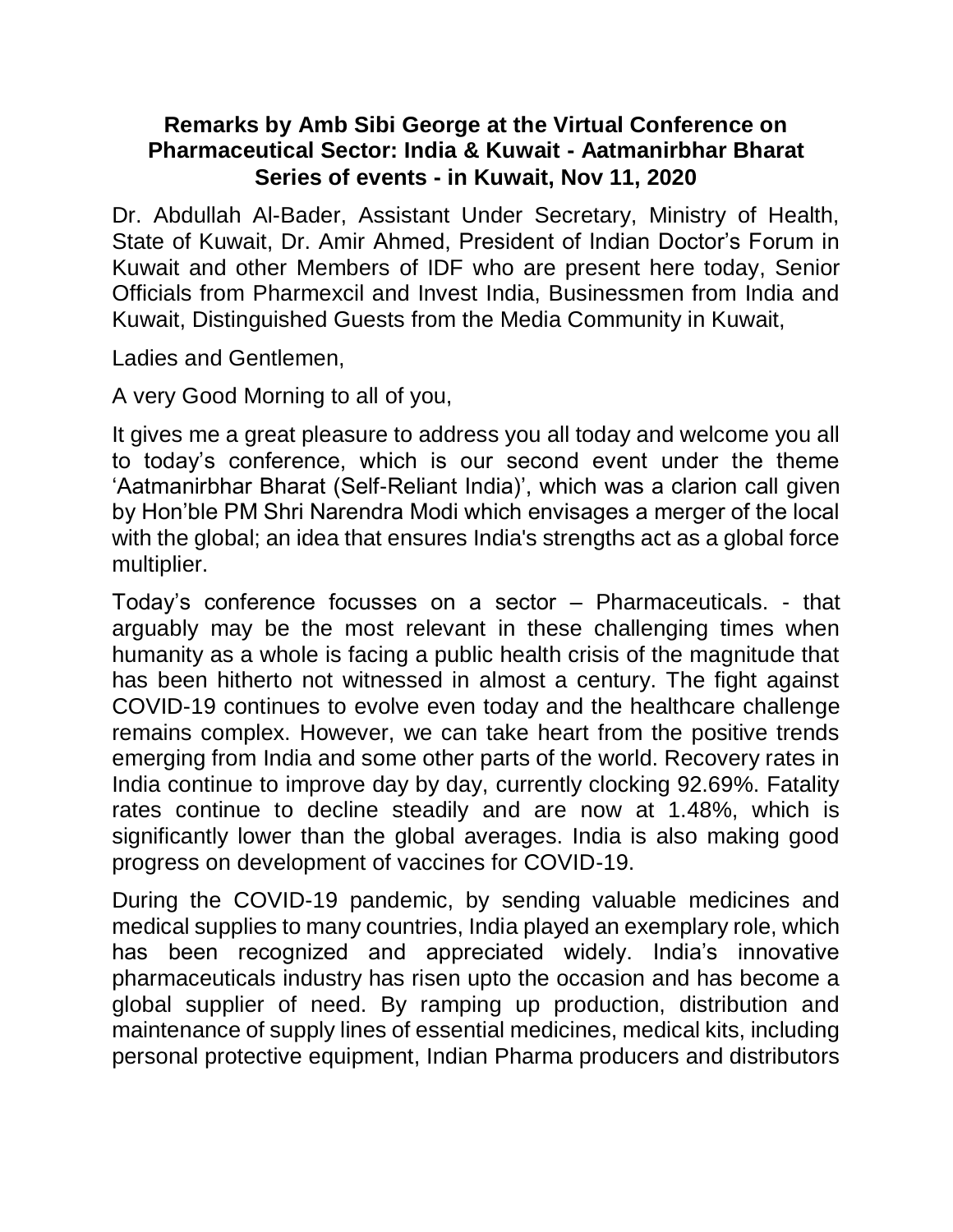have and continue to play a crucial role in combating the challenge of COVID-19.

In this context, allow me to quote Hon'ble Prime Minister Narendra Modi who while underlining the contribution of India's pharmaceutical industry had stated Quote "The pandemic has once again shown that India's Pharma industry is an asset not just for India but for the entire world. It has played a leading role in reducing the cost of medicines especially for developing countries. Vaccines made in India are responsible for twothirds of the vaccine needs of the world's children. Today, our companies are active in international efforts for the development and production of Covid-19 vaccine". Unquote

India is aptly dubbed as the "Pharmacy of the World"; it is the world's largest supplier of low-cost generics, vaccines and affordable medicines; it is among the largest producers of drugs both in value and volume terms, and it has the second-largest number of Food and Drug Administration (FDA) approved medicine manufacturing plants in the world.

Healthcare is likely to remain at the forefront of policy focus for leaders and administrators across the world for an unforeseen amount of time, especially in the aftermath of COVID-19. Under this scenario, India continues to remain a reliable partner which will not only provide uninterrupted supplies of essential drugs but also provide requisite assistance in the form of sharing of medical expertise, treatment infrastructure and capacity building to other nations around the world.

In this context, let me recall the Ayushman Bharat flagship programme launched by the Government of India in 2018 launching a major National Health Protection Scheme. It continues to be the world's largest public health care programme aimed at providing assured holistic healthcare to millions of Indian nationals at primary, secondary, and tertiary levels on entitlement basis.

The Indian healthcare sector is growing at a brisk pace due to its strengthening coverage, services and increasing expenditure by public as well private players. The public healthcare system which in the past comprised of limited secondary and tertiary care institutions in key cities and focused on providing basic healthcare facilities in the form of primary healthcare centres in rural areas, is expanding rapidly with new institutes and world class facilties. The private sector which provides majority of